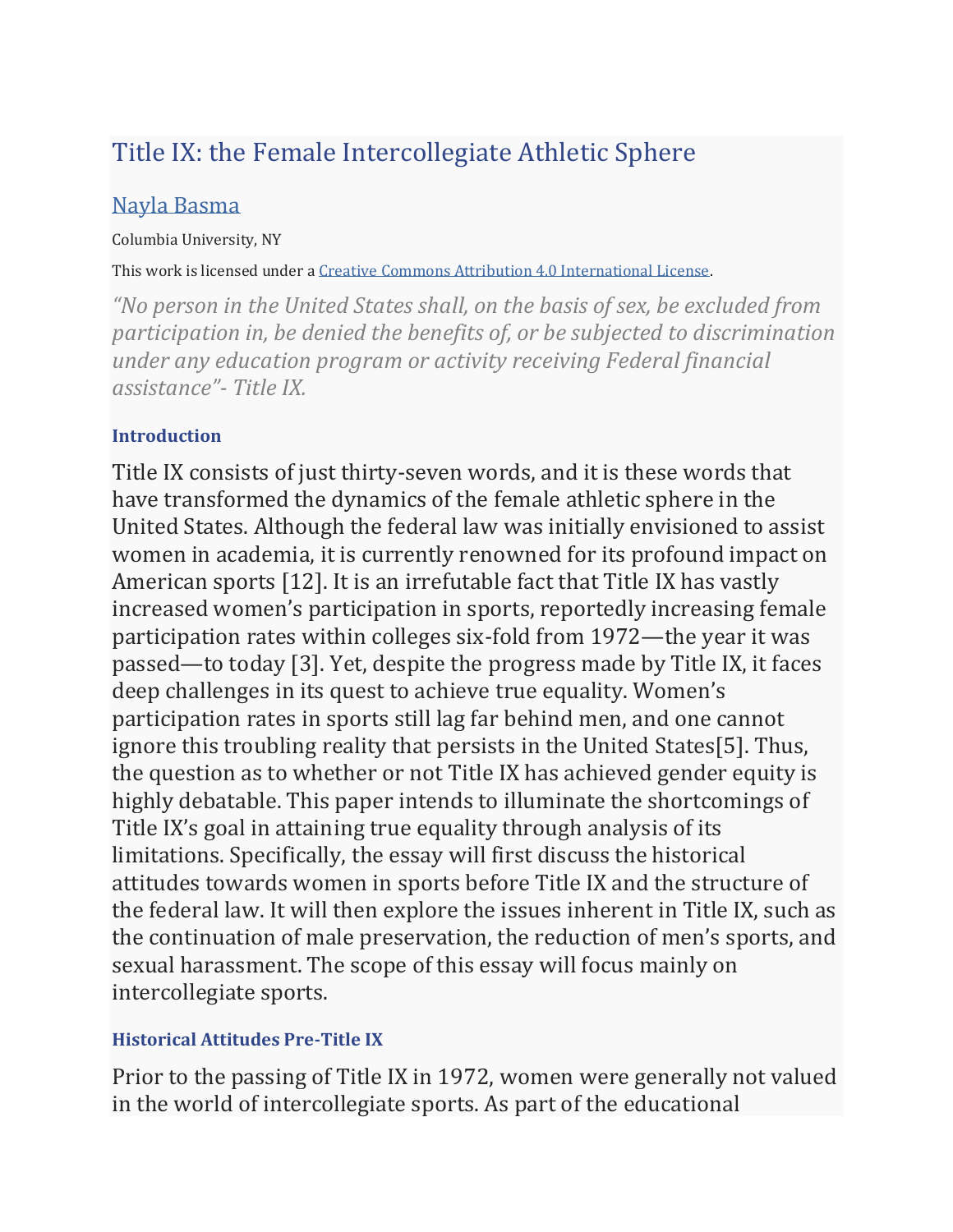experience, schools provided physical education classes to gently enhance the health of a woman. Colleges dedicated a mere 2% of their athletic budgets to female athletic programs, and female athletic scholarships were nearly nonexistent. According to Susan Ware, a feminist biographer, the idea of extending competition in sports for women was disconcerting for athletic administrators. In her book *Title IX: A Brief History with Documents*, she proclaims that "competitive athletics were seen as [unnatural or] illegitimate for women" [12]. One example that overtly demonstrates this perception is the decision of the National Collegiate Athletic Association in 1910 to alter the general rules of games for women to make sure they were "safe" for them. This action promoted the concept that society should seek to protect women from sports rather than encourage them to engage in it. The National Amateur Athletic Federation later released a statement in 1923 discouraging the participation of female athletes in competitions on the basis that it could result in adverse health effects and potentially impact their menstrual cycle or ability to bear children. It also refused to lobby for the integration of females in intercollegiate athletics, thereby undercutting the cause of women in sport. Female physical education programs "focused almost exclusively on health benefits and did not evolve into intercollegiate athletics until the 1970s." The 1960s women's movement worked to transform conventional attitudes, and health programs transformed into women's intercollegiate athletics programs [8]. The enactment of Title IX in 1972 worked to further equalize the playing field. For the first time, many universities finally established a female intercollegiate athletic program.

It is clear that, before Title IX, sports were considered to be detrimental to the ideal femininity of women. Women were not part of the world of intercollegiate athletics, especially during a time in which the belief that intense exercise endangered the female apparatus was prevalent [8]. Sports appeared to jeopardize two central goals that society believed women had to fulfill: "getting married and having children." The case of Susan Hollander illustrates just how deeply ingrained this concept was in society. In 1971, Hollander sued her school after they denied her the opportunity to play on the men's cross-country team; it should be noted that no women's team existed at her school. The judge of her trial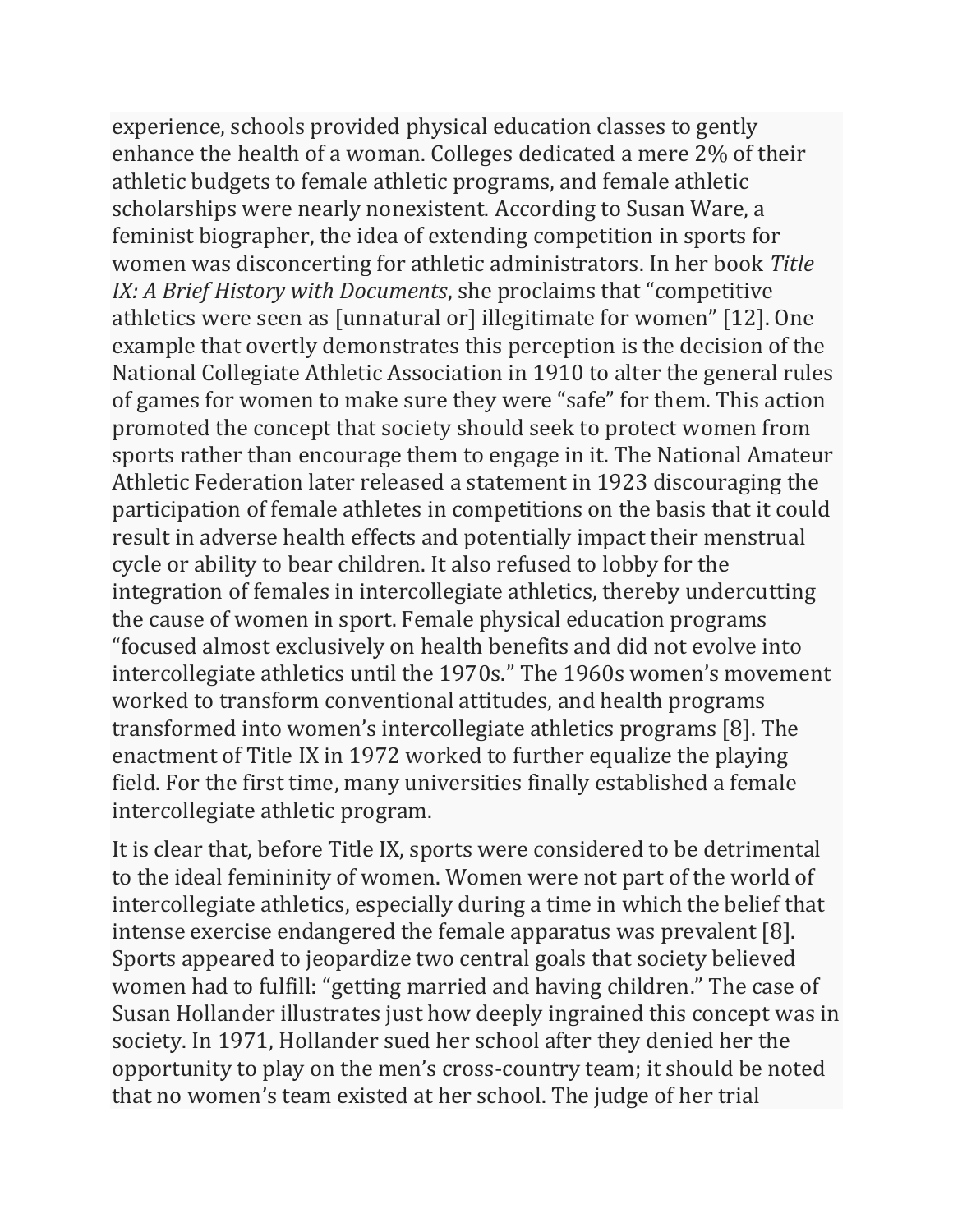responded by denying her request, claiming that "athletic competition builds character in our boys. We do not need that kind of character in our girls" [12]. This incident, occurring just a year before Title IX came into play, constitutes an accurate portrayal of how society viewed women in sports.

### **Brief Structural Overview of Title IX**

Title IX is a brief, one-sentence statement within the Education Amendments Act of 1972 that was designed to provide educational equity for women. The federal law also applies to the various components that form an educational institution, including athletic programs [12]. At its core, Title IX requires that men and women have an equal opportunity to participate in sports. It also necessitates that "college female and male student-athletes receive athletic scholarship dollars proportional to their participation…[along with] the equal treatment of female and male student-athletes in the provisions of: (a) equipment and supplies; (b) scheduling of games and practice times; (c) travel and daily allowance/per diem; (d) access to tutoring; (e) coaching, (f) locker rooms, practice and competitive facilities; (g) medical and training facilities and services; (h) housing and dining facilities and services; (i) publicity and promotions; (j) support services and (k) recruitment of student-athletes" [4].

To assess compliance with this federal law, Title IX provides schools with three options to prove their adherence. The first option entails that participation opportunities be proportionate to their enrollment in the school [12]. For example, consider Columbia University, which consists of 49% women and 51% men; Title IX would require that 49% of participation opportunities are dedicated to females and 51% to males. The other route would be demonstrating through records a school's history and continued enforcement of expanding athletic programs for women. The third alternative, which is quite similar to the second option, entails a school displaying full accommodation to women in its athletic programs [12]. Moreover, compliance with Title IX is analyzed through comparison of the entity of each gender's programs; simply put, men are compared to women, not a women's lacrosse team compared to the men's lacrosse team. In this way, "the broad comparative provision was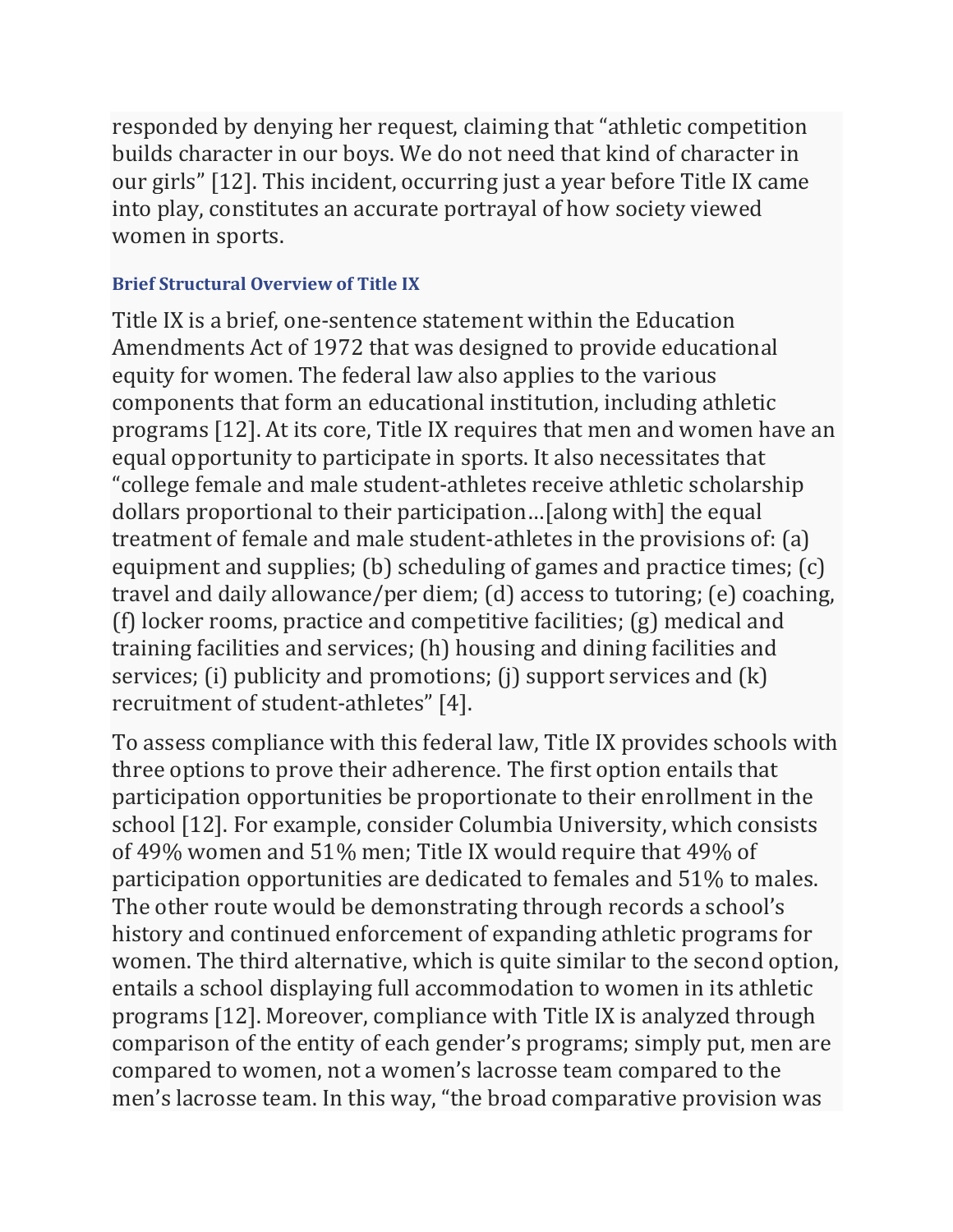intended to emphasize that Title IX does not require the creation of mirror image programs" [4]. Both sexes can engage in different sports that correlate with their respective interests. In addition, Title IX is considered a flexible law in that it is not an "affirmative action law"; schools themselves are responsible for complying with Title IX and with federal laws in general (Ware). However, the Office for Civil Rights, an agency within the U.S. Department of Education, enforces Title IX through regulation. It oversees the schools by conducting annual compliance reviews and investigating any complaints [4].

In terms of changing the playing field, statistics prove that Title IX has certainly made an impact. In the 1971-1972 school year, just 29,972 women participated in intercollegiate sports. Today, over 150,916 women compete in college sports, constituting 43% of college athletes; this is an impressive increase of 403% from 1971 [5]. Figure 1 and 2 below engage in a visual representation of how women's participation rates in college sports nearly skyrocketed after the passing of Title IX [10].



*Figure 1.* **Male and female participation in college Sports, 1972-2011 from: "National Coalition for Women and Girls in Education."** *Title IX at 30.* **Report, Washington, DC: National Coalition for Women and Girls in Education, 2002, Print.**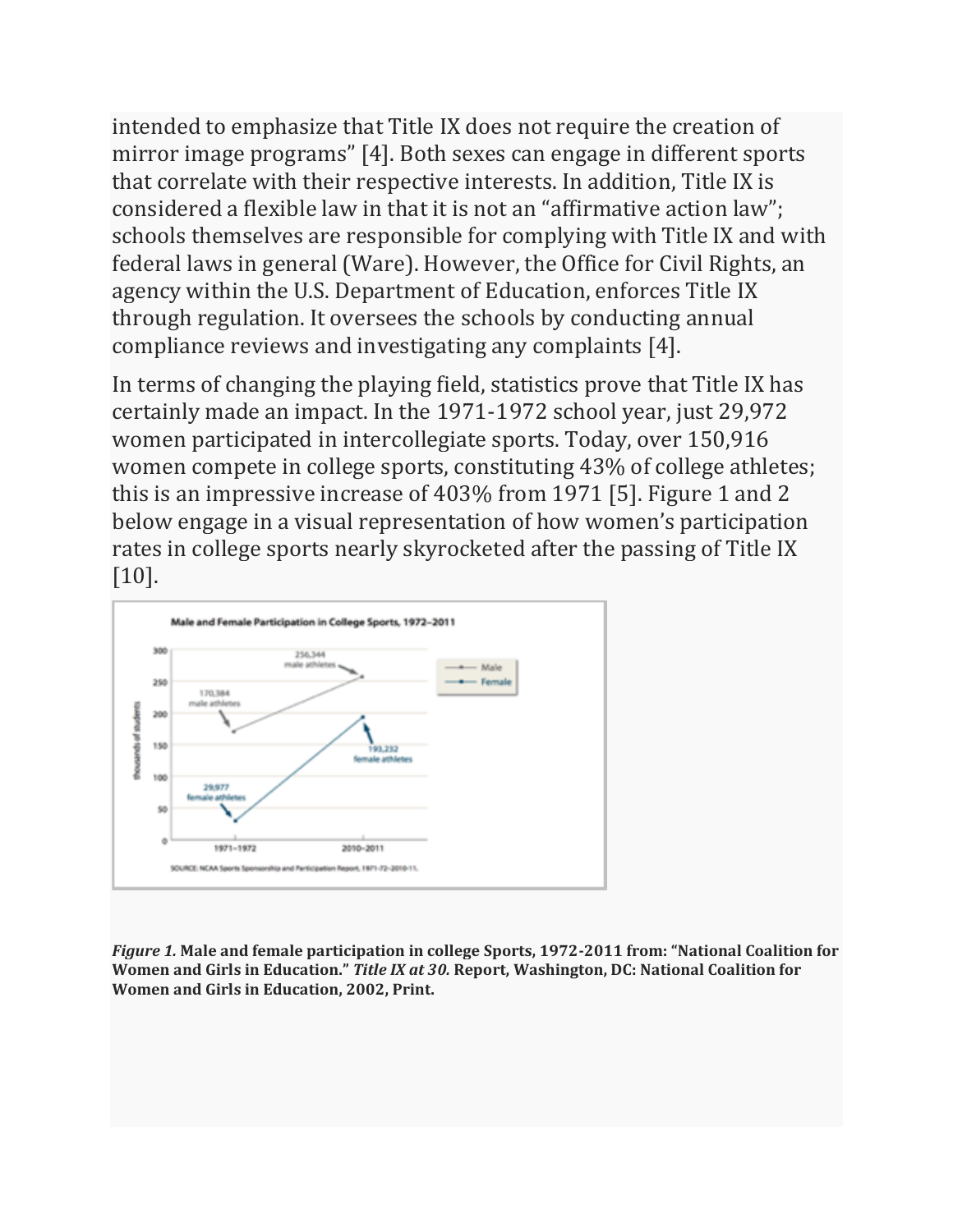

*Figure 2.* **Rise in number of women competing in high school sports, 1972-2013, from: Sinha, Smriti. "One Chart Shows the Tremendous Impact of Title IX on Women in America,"** *Mic***, Mic, 24 June 2014, Web.**

Nonetheless, statistics also show that these gains in intercollegiate sports still fall short of providing full gender equity. Male athletes currently receive 36% more intercollegiate athletic scholarships than women. Moreover, colleges spend a reported average of \$3,786 on each male athlete; in contrast, they spend \$2,983 on each female athlete [5]. Such gender discrepancies are defended by Title IX's Javits Amendment, which claims that "legitimate and justifiable discrepancies for non-gender related differences in sports could be taken into account (i.e., the differing costs of equipment or event management expenditures)" [4]. The ambiguous nature of this regulation leads to deference given to the body that administers the execution of Title IX, which tends to be male athletic administrators. Ultimately, this compiled evidence indicates that the gap between women and men in intercollegiate sports has not closed completely.

#### **Title IX: a Failure or Success?**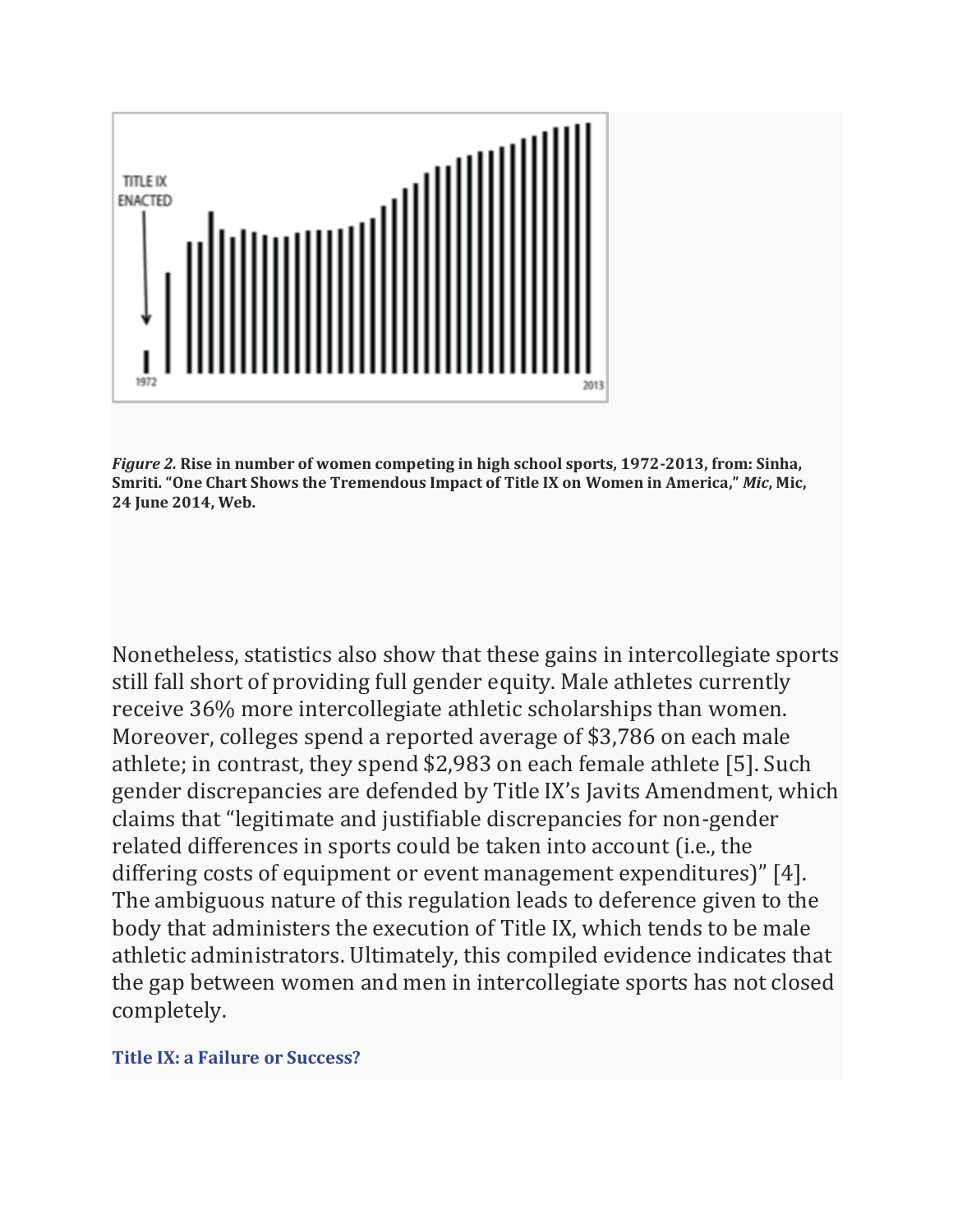Determining whether Title IX is a failure or a success in achieving gender equity requires deeper analysis that goes beyond the statistics. Through exploration of leadership structures, cuts in men's sports, and sexual harassment, it is evident that various challenges severely limit the effect of Title IX.

To begin, Professor Deborah L. Brake, a professor at the University of Pittsburgh School of Law, points out that college sports have maintained inequality by "preservation through transformation" [1]. Colleges have essentially used Title IX to preserve male privilege in sports. In particular, Professor Brake emphasizes that the federal law coincides with the continued existence of the gender pay gap, along with the alarming decrease in women in coaching and athletic administration. Before Title IX, when the athletic departments for men and women were separately managed, 90% of women's college teams were led by female coaches; this percentage witnessed a dramatic drop after passing of Title IX, with only 44% of women's teams being coached by females in 2001 [6]. The law does not mention the representation of females in leadership roles, and it is this blindness that reinforces the gender divide[1]. The noticeable rarity of women coaching men's teams iseven more unnerving. Females are seemingly viewed as incapable of taking on athletic leadership roles, and the supremacy of men over women is marked through the social repercussions of having more male coaches [8]. Title IX also does not directly address the current salary devaluation of female coaches in comparison to male coaches [12]. At the intercollegiate level, men's basketball coaches make a reported annual earning of \$149,700, whereas women's basketball coaches average at just \$91,300 [6]. This apparent disparity that exists between the salaries of the two sexes, especially within the  $21<sub>st</sub>$  century, is disturbingly conspicuous and promotes male dominance within intercollegiate athlete programs. Title IX's failure to tackle this issue only endorses the cultural implications of this situation.

In addition, Title IX compliance regulations have allegedly led to the reduction of men's sports. Although these claims are "overstated, it is true that some institutions have chosen to cut or cap men's opportunities in the so-called non-revenue as part of a plan to comply with Title IX,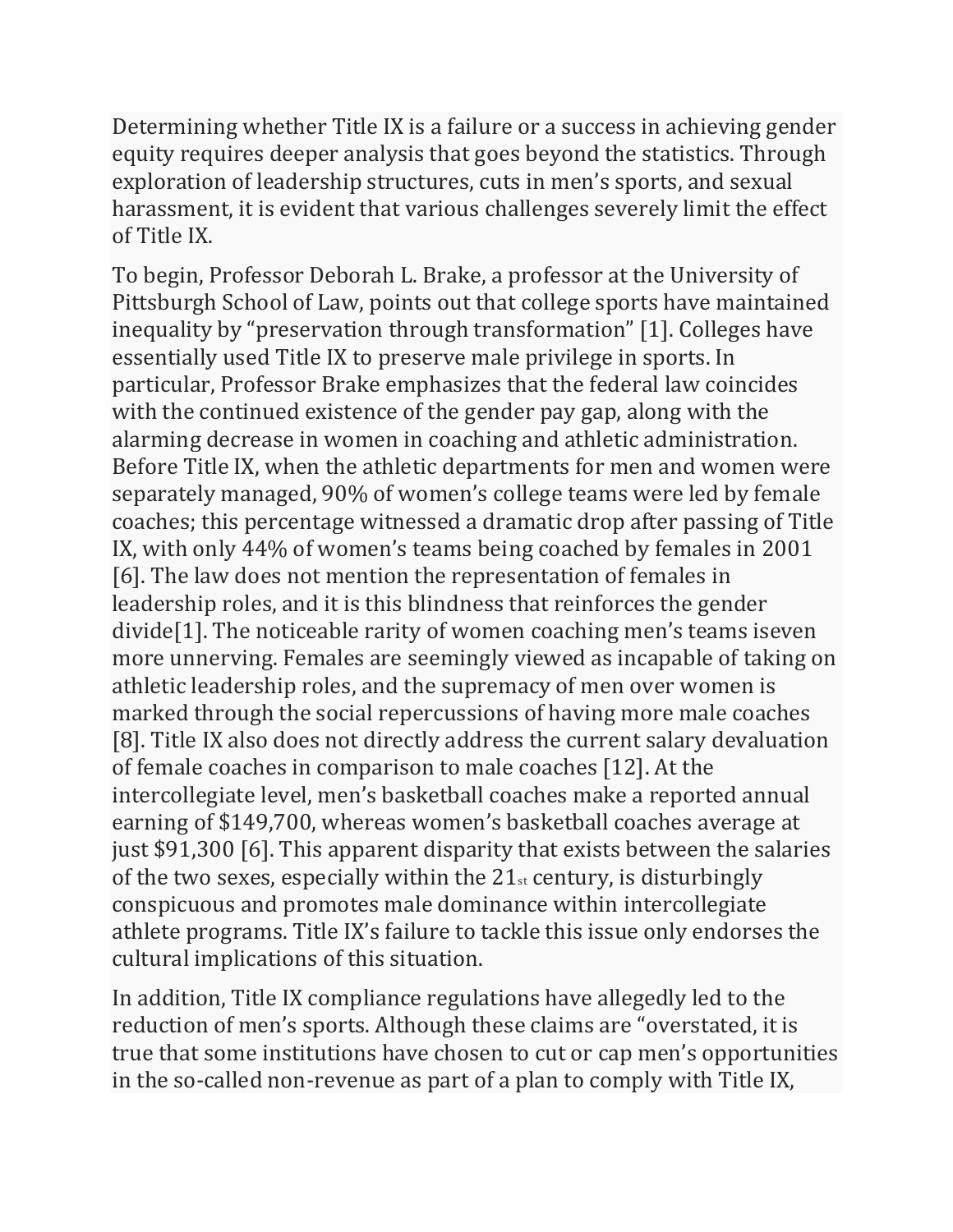rather than choosing the path to compliance that adds new athletic opportunities for women" [1]. In other words, some schools have cut what are seen as non-revenue sports, such as cross-country, for highprofile sports, such as football [8]. In doing so, they are essentially tricking the system. This action, although the Office for Civil Rights deemed it a "disfavored route," has not been disproven or banned by Title IX [12]. Since the structure of Title IX accepts the reduction of certain male athletic programs as a way of abiding by its rules, the law inadvertently suggests that women's athletic programs are not worthy enough of being streamlined towards revenue generating sports [1]. Men's high-revenue sports are accordingly rendered to be of utmost importance.

It is also important to note that the viral media focus on the reduction of certain male intercollegiate sports further impairs the goal of Title IX by overshadowing and marginalizing the gender-equity cause. Lynette Labinger, an attorney who was involved in a major Title IX case, asserted that cutting men's teams in order to adhere to the rules of Title IX "creates hard feelings and it causes people to assess blame" [12]. The media's exaggeration of the few cases in which male sports teams were cut has led to women being perceived as the cause of these issues, which furthers the negative depiction of women in a male-dominated athletic arena.

However, neither women nor Title IX is to blame for these cuts. Rather, the root of the issue lies within the "lavish spending" evident in the game of football, which has been viewed as the "fat man tipping the canoe of Title IX." In 2002, it was reported that 91 out of the 115 colleges engaged in Division 1 football spent more money on their football team than women's sports combined. To this day, it appears that college football programs are immune to any form of budget ramifications [13]. Some opponents of Title IX suggest that football "pays for everything," meaning that the football revenue supports the survival of other team sports [8]. Yet, this claim is typically grossly exaggerated and/or invalid. Football is incredibly expensive in terms of equipment and team recruitment size, and the revenue gained often does not counterbalance the expenses. Instead, football typically strains the athletic department's budget [8].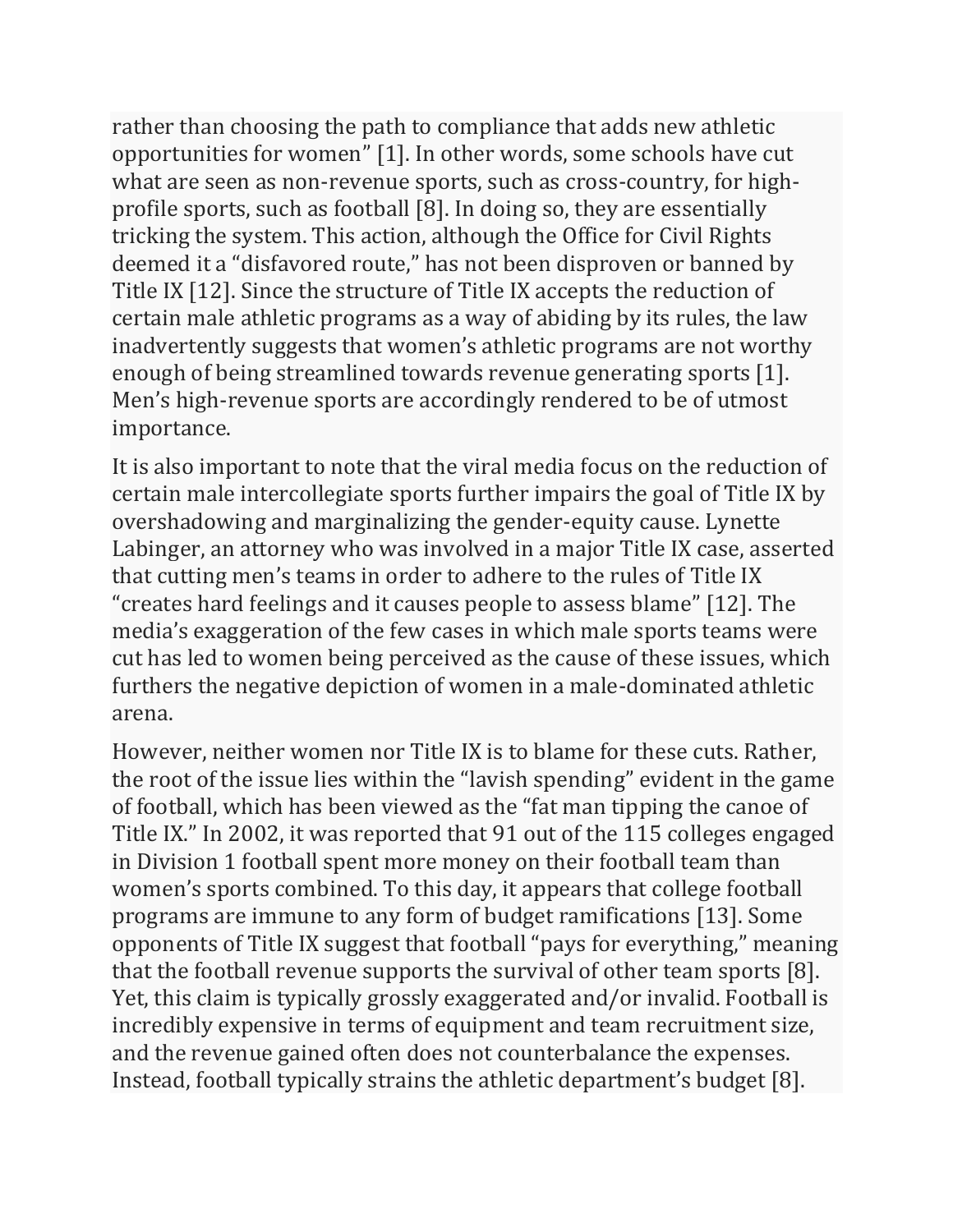Due to the compensation required to sustain the sport's large administrative support, recruiting costs, and equipment fees, the expenditures for football are usually much higher than cross-country or lacrosse. Many athletic departments are then forced to divide the remaining budget left among women's teams and low-revenue men's teams, and the media tends to embellish the slight advantage that Title IX provides women's teams over low-revenue sports [1]. Such actions by the media could potentially encourage the public to feel sympathy for men's teams rather than for the women who simply want to play on the field. This mindset harms the livelihood of Title IX and places the cause of men over that of women.

Title IX also assumes that an athlete has the choice to either accept or deny a coach's advances, fully ignoring the position of power that a coach has over an athlete. To explain, only "unwelcome sexual conduct" violates Title IX; sexual relationships between coaches and their athletes are thus not a violation of Title IX. This "unwelcome" factor implies that such relationships are typically consensual and acceptable, which is not the case [11]. In this light, Title IX may prohibit sexual harassment, but it does not do so effectively. It is perilous to endorse an idea that psychologically suggests that coaches and athletes can casually engage in relationships and that it is okay for a coach to make advances on a student. Sports sociologist Helen Lenskyj has noted that the "differential power relationship between coaches and athletes presents great potential for sexual harassment and sexual abuse…in college, athletic scholarships are renewed each year, giving the coach enormous power and control over each athlete's future. Rejecting a coach's sexual innuendos and sexual advances, therefore, could mean the end of a young athlete's career" [13].

Some may insist that sexual harassment isn't a gender equity issue, yet such a statement is weak. Although there are no sexual assault statistics comparing intercollegiate athlete men and women, women are more subject to sexual assault in college than men are: approximately 20% of women and 6.25% men are sexually assaulted in college [7]. Moreover, the majority of sexual assault is done by men towards women. Since men tend to dominate the athletic sphere, both in terms of number and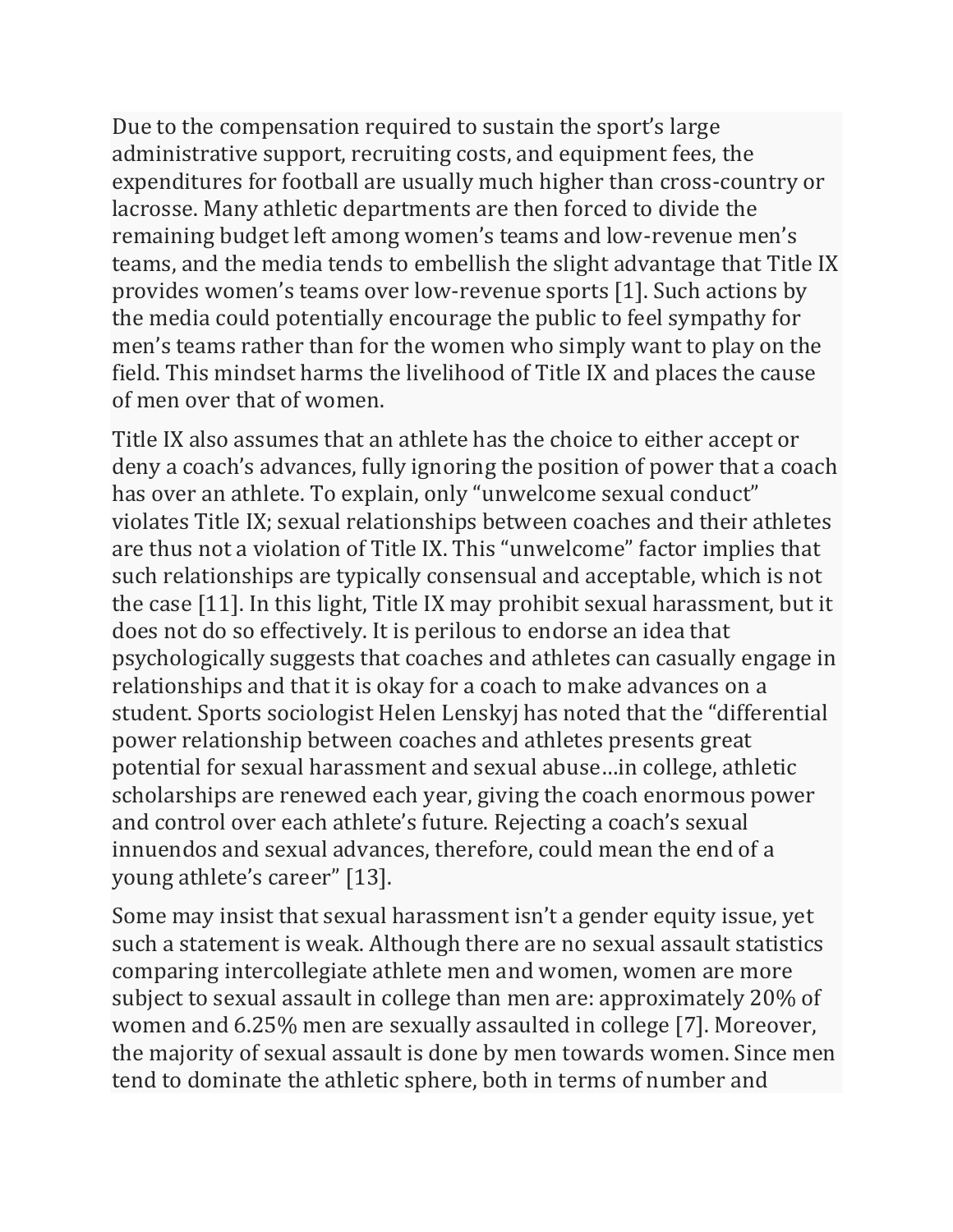power, one can extrapolate that female athletes are at higher risk of sexual assault than male athletes. Title IX thus fails to adequately prevent and protect female student-athletes from experiencing a potential abuse of power. The law's approach to sexual harassment overlooks the intrinsic power disparity in the relationship that makes true consent, and eventual indictment due to lack of consent, nearly impossible[11]. Title IX has certainly opened up access to sports for female athletes, yet it has not resolved the deep gender equity issue that exists within the intercollegiate athletic sphere.

### **Conclusion**

Title IX was passed in Congress forty years ago, forever changing the dynamic of intercollegiate athletics within America. Although the inherent goal of Title IX dealt with gender equality, the resulting social effects display a different reality: women are still not on the same playing field as men. Various factors continuously challenge the implementation of this federal law, both structurally and socially, and the progress made under Title IX consequently falls short of complete gender equity. The Office of Civil Rights must address these limitations by increasing its standards of enforcement and being highly proactive [6]. For example, compliance reports could be conducted every three months rather than annually. These evaluations should also be more detailed, collecting data concerning the employment, salary rates, sexual harassment, and gender discrimination of women in intercollegiate sports. Many women may not even know their rights in sports or that they are experiencing a case of gender inequality. Thus, such reviews will enable the Office of Civil Rights to efficiently address and resolve any cases of noncompliance or discrimination by universities. However, until the Office of Civil Rights successfully rectifies the issues of Title IX, women will continue to face gender-based barriers within the world of intercollegiate sports. As a whole, the federal law is somewhat of a paradox—a mixed success [1]. Title IX has ultimately left a legacy in which its accomplishments are intermingled with unforeseen consequences.

#### **References**